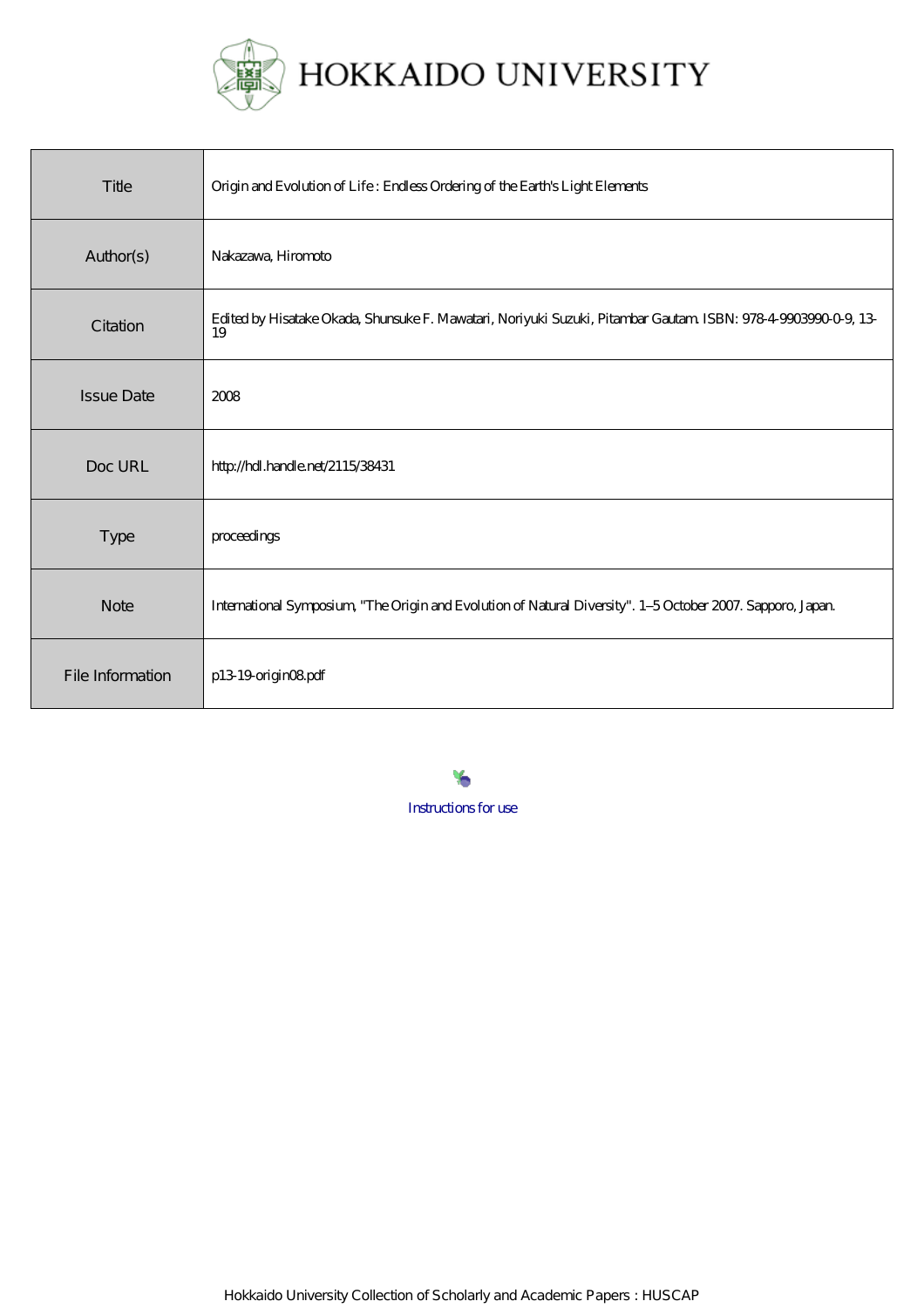# **Origin and Evolution of Life: Endless Ordering of the Earth's Light Elements**

Hiromoto Nakazawa\*

*National Institute for Materials Science, Tsukuba, Japan*

# **ABSTRACT**

The evolution of a living organism, as well as pre-biotic molecular evolution, seems to be inconsistent with the second law of thermodynamics. When a bacterium is compared with some other higher organism, it is clear that all evolution tends to order more and larger molecules into more complex systems. The trick is the radiation of heat from the Earth. The Earth is loosing gravitational energy  $({\sim}10^{31}$  Joule) obtained from the accretion of asteroids during its birth 4.55 Gyr ago. Energy loss implies a decrease in entropy which in turn requires ordering of the Earth. As components of the Earth, the lighter elements at the surface must also evolve to larger molecules and ultimately to living organisms, so that the entire surface of the Earth is now covered by low entropy materials of life. Thus, the entropy decrease of the Earth is responsible for the evolution of living organisms. The above argument suggests a new scenario for the origin of life. The concept holds that geological events of the early Earth were the environmental pressure for the evolution of organic molecules, which were in turn necessary for evolution of life. The heavy fall of the extraterrestrial objects containing metallic iron into the ocean would produce a reducing atmosphere thus generating a wide variety of organic molecules at about 4.0 Gyr ago. Of these, only hydrophilic and clay-affinitive molecules could have survived the environment of strong UV radiation and weak oxidation, because they could be immersed in sea water and be adsorbed on clay particles that were finally deposited on the seabed. Their polymerization would be a further means of survival for the molecules when deposited in sediment that experienced dehydrating conditions of high-pressures and high-temperatures during diagenesis. These polymers would then have had to survive hydrolysis through composite or cell formation, when the polymer-containing sediments reached an accretionary prism of a plate end where might be soaked by hydrothermal water. Cell fusion might be a mechanism to evolve a better cell, and lateral gene transfer and genome fusion in microbes might be relics of such cell fusion. By this mechanism, life could have originated under deep subsurface and radiated adaptively into sea water. It is an a priori assumption and there is no proof that life originated in the early ocean.

**Keywords**: Thermodynamics, Entropy, Ordering, Earth's light elements, Subsurface, Origin of life, Adaptive radiation, Sea water

<sup>\*</sup>e-mail: nakazawa.hiromoto@nims.go.jp

Information for use in citing this article: Okada, H., Mawatari, S.F., Suzuki, N. and Gautam, P. (eds.), *Origin and Evolution of Natural Diversity*, Proceedings of International Symposium "The Origin and Evolution of Natural Diversity", 1–5 October 2007, Sapporo, pp. 13–19.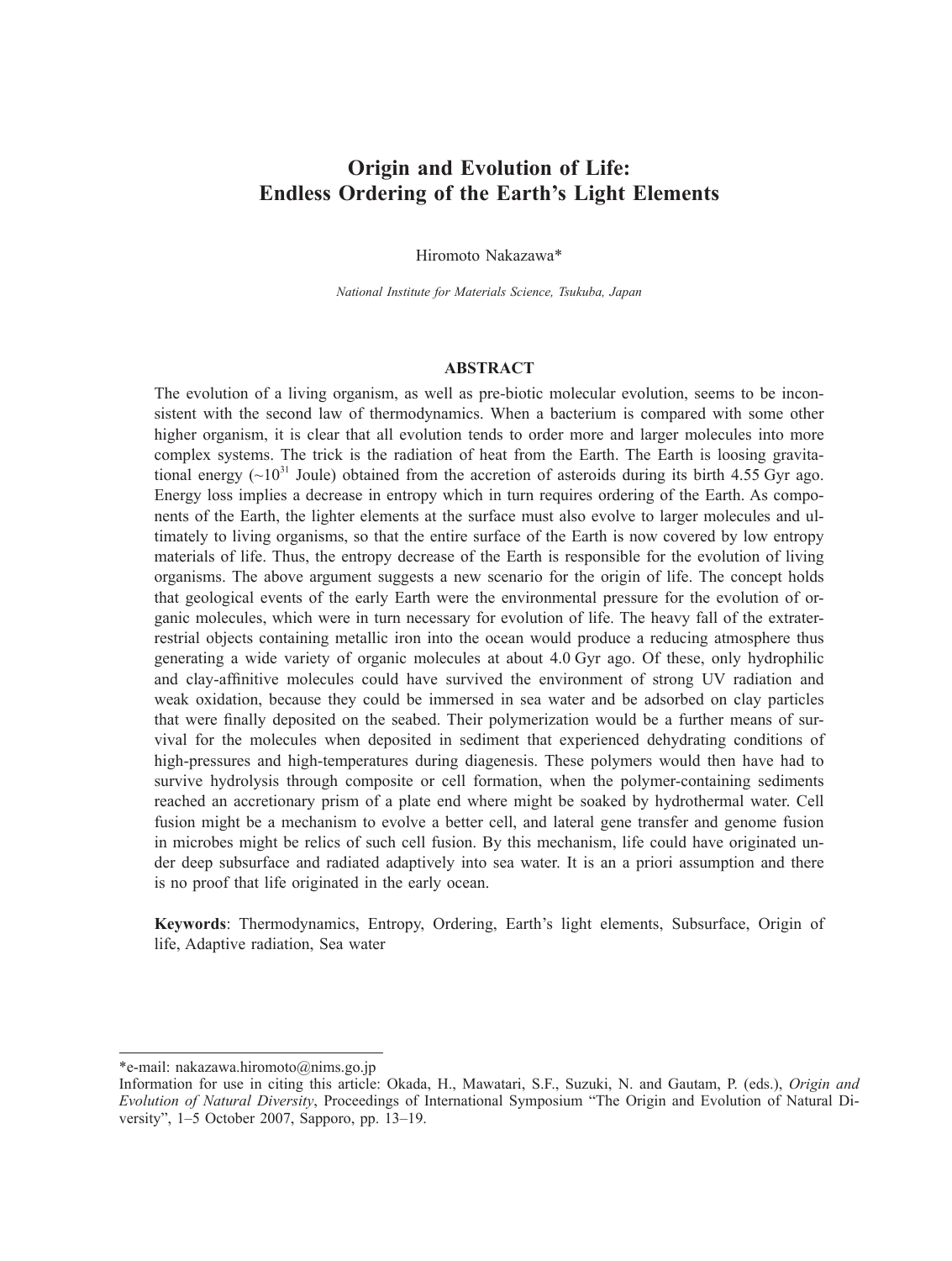## **INTRODUCTION**

"The famous Second Law of Thermodynamics (entropy principle)" says that "everything that is going on in Nature means an increase of entropy". If so, "How does the living organism avoid decay?" Erwin Schrödinger pondered the physical meaning of life in his book, "What is life? — The Physical Aspect of the Living Cell" [1], and answered that "it feeds on negative entropy". This is a beautiful explanation of the physical meaning of life. On the other hand, the evolution of a living organism (as well as pre-biotic molecular evolution) seems also to be inconsistent with the second law. It is not explained using Schrödinger's argument. The first part of this paper is concerned with a clarification of the apparent inconsistency between the second law of thermodynamics and the evolution of the living organism, and will be followed by a proposal for a possible new scenario of the origin of life that is given on the bases of thermodynamic considerations and of the  $21<sup>st</sup>$  century perspective of the dynamic Earth. The scenario will be found in detail elsewhere [2].

#### **THERMODYNAMIC ASPECTS OF THE EVOLUTION OF LIFE**

Known theories of evolution such as the use and disuse theory (De Lamarck), the natural selection theory (C. R. Darwin) and the mutation theory (H. M. de Vries), explain well the natural diversity of living organisms. The giraffe's long neck and variability in the bills of Darwin's finches are illustrated in every high school text book to explain their environmental adaptation. However, those theories do not explain the general tendency of evolution seen in the phylogenetic tree from a bacterium to mankind, i.e., all species evolve to larger and more complex bodies and societies. For individual species, e.g., trilobites, ammonites, dinosaurs, etc, almost evolve to larger and more complex forms until extinction. The extinction means the replacement of the species with a more sophisticated species. So the question arises: Is biotic evolution (as well as pre-biotic evolution) inconsistent with the second law of thermodynamics? The question concurrently asks: **Why does the living organism evolve?** The great scientists, E. Schrödinger and also C. R. Darwin could not answer this fundamental question of evolution because recent views regarding the dynamic Earth are essential to the answer.

The key lies in the radiation of heat from the

Earth. The Earth is loosing gravitational energy  $({\sim}10^{31}$  Joule) obtained from the accretion of meteorites, planetecimals and asteroids during its birth 4.55 Gyr ago [5]. The dynamics of the Earth at present, including continental drift, plate tectonics and plume tectonics, are all mechanisms for transportation of heat from the core to the surface of the Earth.

Energy loss implies a decrease in entropy. Thus, the molten Earth ordered such that heavy metals like Fe and Ni sank to the core, Mg silicates settled in the mantle, light Al and Si occupied the crust as silicates, and the lightest elements H, C, N, O were concentrated at the surface. Entropy decrease required further evolution of the Earth to a more three-dimensionally complex structure. As components of the Earth, the lightest elements at the surface must also evolve to larger molecules and ultimately to living organisms, so that the entire surface of the Earth is now covered by low entropy materials of life. The evolution of living organisms is considered to be the ordering process of the Earth's light elements.

Thus, the entropy decrease accompanying the temperature decrease of the Earth is responsible for the evolution of living organisms as well as for prebiotic evolution. The theater of life's origin had to be the early Earth with the players of the Earth's light elements. The scenario was written by the thermodynamic principle.

## **ENDLESS ORDERING OF THE EARTH'S LIGHT ELEMENTS**

#### **1. The big bang of organic molecules on the Earth**

Urey and Miller's experiments on the natural synthesis of organic molecules necessary for life's origin assuming atmospheric gases of  $H_2$ ,  $CH_4$ ,  $NH_3$ and  $H_2O$  are known very well [3, 4]. Subsequently, it is now widely believed that amino acids were so synthesized in the early atmosphere by electric discharge i.e. lightning. However, recent geo-scientific research suggests that the composition of the early atmosphere was not reducing, as had been supposed, but slightly oxidizing being made up of  $N_2$ ,  $H_2O$ and  $CO/CO<sub>2</sub>$ , a mixture in which natural synthesis of organic molecules is difficult. Also, ammonia, a necessary precursor of amino acids, was not present [5]. The above thermodynamic consideration suggests, however, that light elements on the early Earth might have ordered to form organic molecules through reactions during geological events on the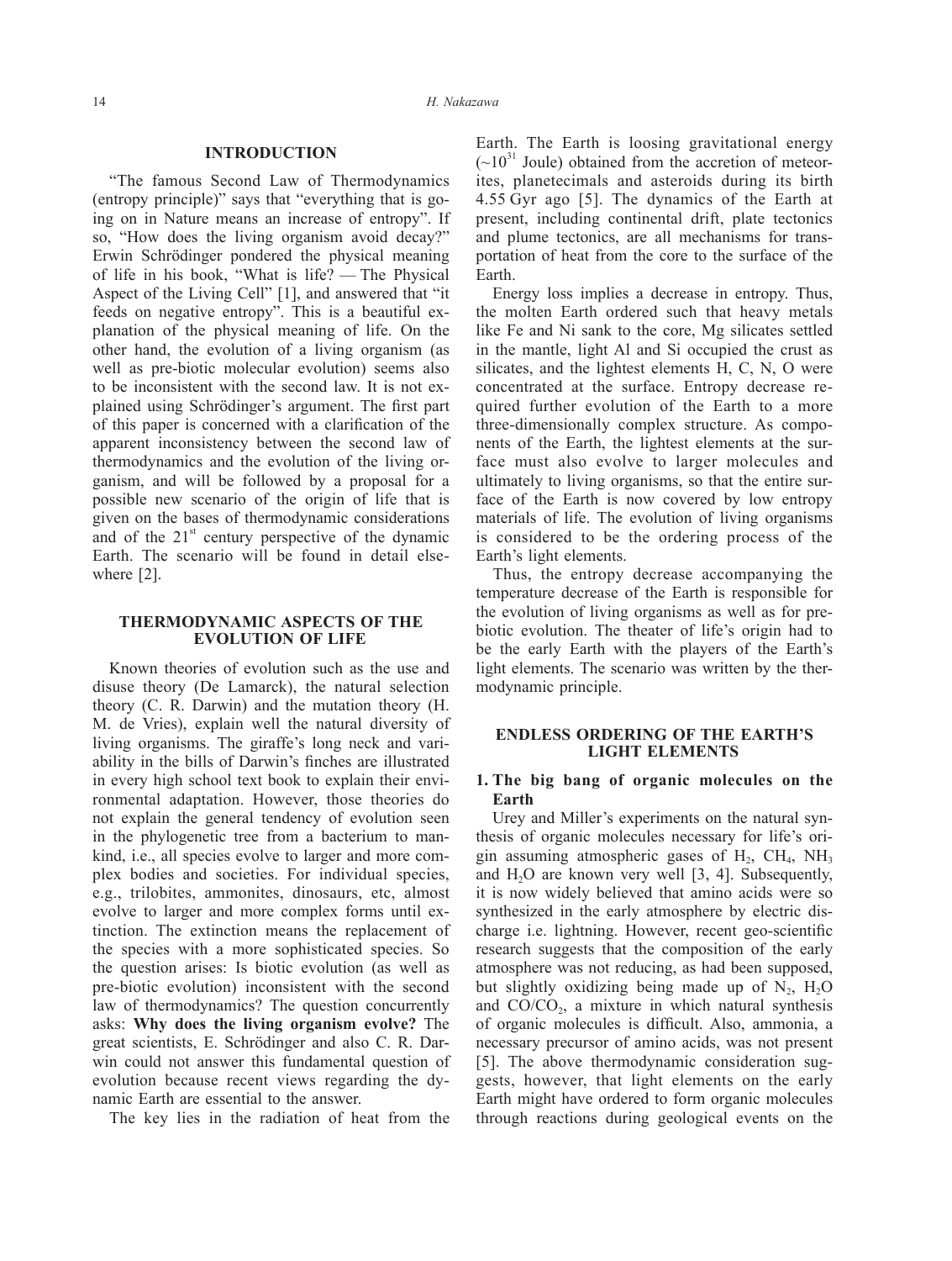Earth.

The  $21<sup>st</sup>$  century view of the early Earth has it that accretion of asteroids, planetesimals and meteorites formed the Earth at 4.55 Gyr ago [6]. Heavy bombardment of them melted the Earth entirely or partly and a magma ocean appeared [5]. With a decrease in impact frequency of extraterrestrial objects at 4.0 to 3.8 Gyrs ago or even earlier [7], appearance of an early ocean occurred. Plate tectonics might also have started at that time. Rocks of sedimentary origin in Isua, Greenland, suggest that before 3.8 Gyr ago, probably at about 4.0 Gyr ago, the Earth was covered by ocean [8]. Heavy bombardment of the Earth by extraterrestrial objects continued into the early ocean [9–11].

Since the oceanic heavy bombardment was at the tail-end of the accretion of extraterrestrial objects that formed the Earth, their average composition might be similar to that of the entire Earth, i.e., 70– 80% silicates, 20–30% metallic iron together with a proportion of the other elements including carbon. This is consistent with the composition of ordinary chondrite and the fact that more than 85% of collected meteorites are ordinary chondrites [12]. Because these chondrites contain 20–30% metallic iron, a heavy shower of such extraterrestrial objects into the ocean would produce a reducing atmosphere in post-impact plumes by impact-induced reactions of metallic iron and super-critical water. This local and transitional reducing atmosphere might generate a wide variety of organic molecules

as well as ammonia. I have named the phenomena "the big bang of organic molecules" [2], although a detailed experimental proof is still under investigation. A possible synthesis of ammonia has already been proven using impact experiments [13] with the geological implications of ammonia formation at that time being known [14].

## **2. Survival of bio-organic molecules**

Organic molecules formed in post-impact plumes were small but variable in structure because they were produced by hydrocracking of graphite and/or amorphous carbon contained in extraterrestrial objects [15–17]. Following synthesis of organic molecules in an impact event, they were finally accumulated in the early ocean after having been dispersed in the atmosphere for several months or more (Fig. 1). Of those, hydrophobic molecules would float on the surface of the ocean in contact with the oxidizing atmosphere and under strong irradiation by ultraviolet light. They would, therefore, be decomposed. On the other hand, hydrophilic and clay-affinitive molecules could have survived an environment of strong UV radiation and oxidation because they would have been dissolved in sea water with subsequent adsorption on clay particles that were finally deposited on the seabed (Fig. 2). This may be the reason why all fundamental bio-molecules such as amino acids are hydrophilic. This might be the first natural selection of organic molecules.



**Fig. 1** The big bang of organic molecules in a locally reductive atmosphere of a post-impact plume.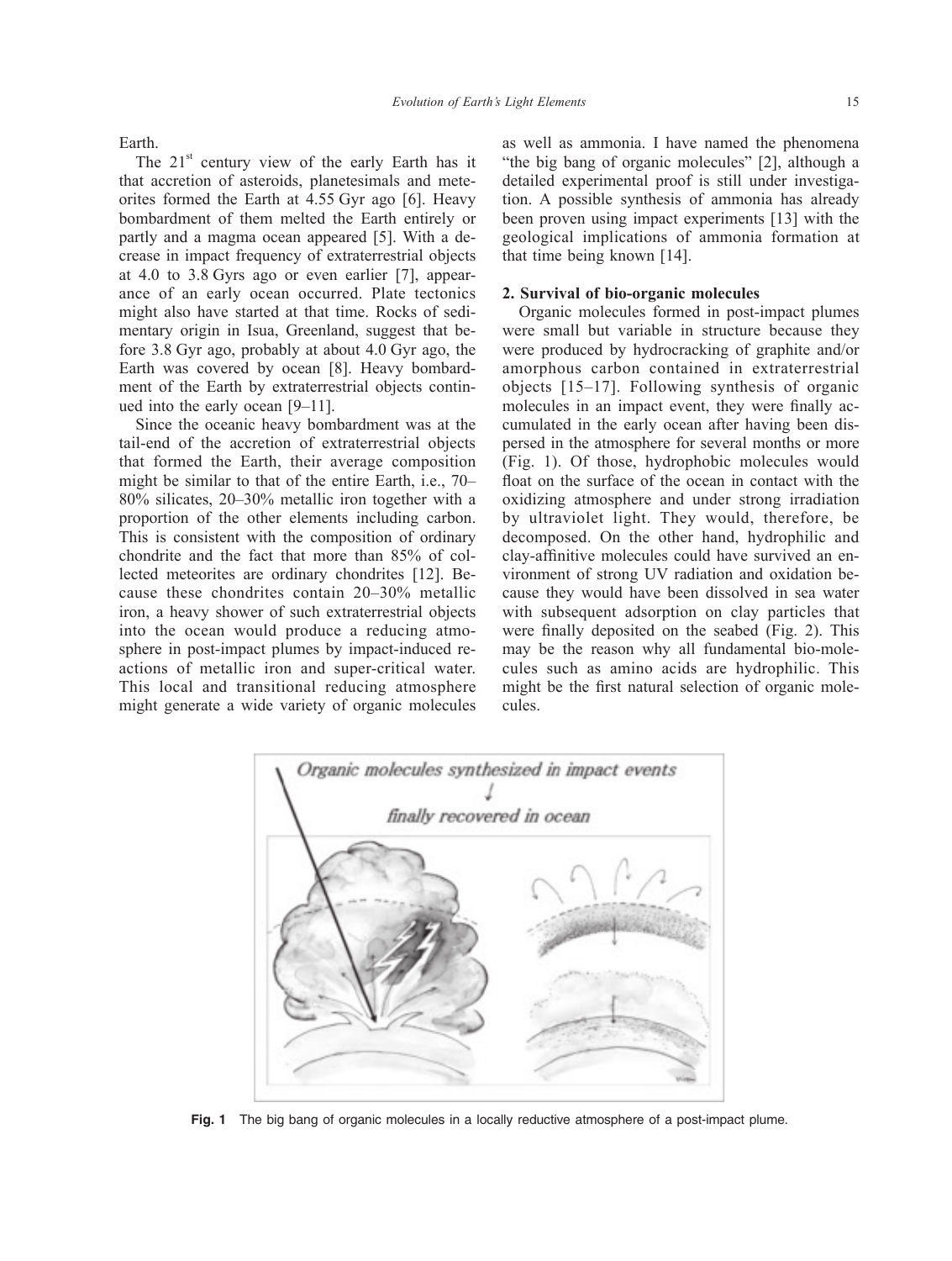

**Fig. 2** Natural selection of bio-organic molecules: Survival of hydrophilic molecules in an environment of strong UV radiation and an oxidizing atmosphere.



**Fig. 3** Polymerization mechanism of bio-organic molecules under deep sediments.

**3. Polymerization of organic molecules in deep sediments**

Polymerization of organic molecules would be a

further means of survival for the molecules when deposited in sediment that experienced dehydrating conditions of high pressures and high temperatures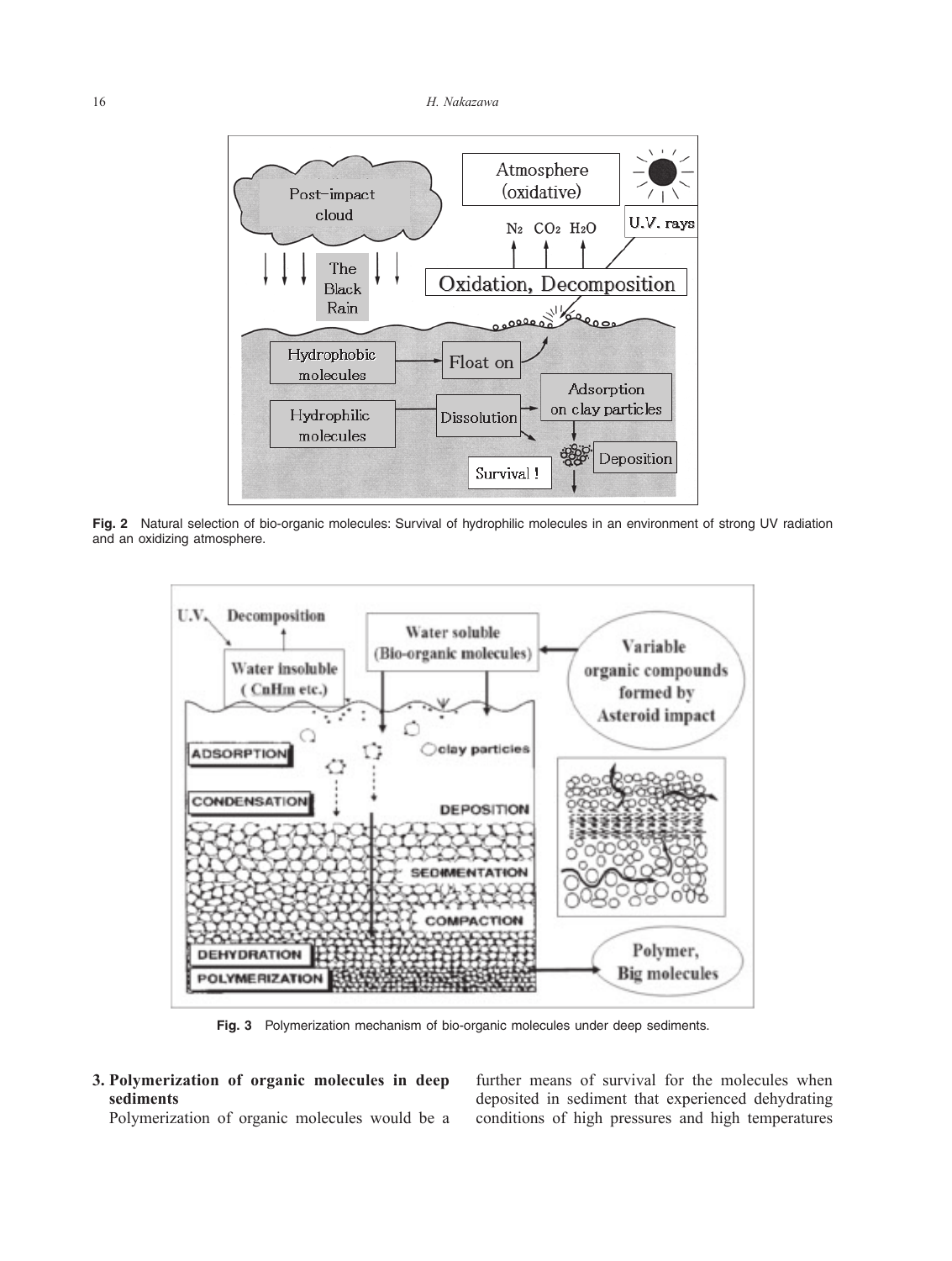during diagenesis. For polymerization and the consequent survival of these organic molecules under the deep sediments, it might be a necessary condition that the surrounding sediment contained predominantly reducing, or at least poorly oxidizing, minerals such as olivine, metallic iron and wustite. Such a combination was probably only available for the sediment of heavy impact origin on the early Earth before 3.8 Gyr ago. If that were not the case, e.g., if clay minerals like montmorillonite were dominant in sediments, such as during the phanerozoic era, organic molecules might have been oxidized (dehydrogenated) and finally crystallized as graphite. Polymers so formed in deep sediments during the late Hadean or early Archaean periods might have been transferred to the plate end by the mechanism of the plate tectonics that probably started at that time.

A recent high pressure and high temperature experiment supports this model of polymerization, i.e., glycine has been easily polymerized without any catalyst to a 10-mer oligopeptide under 100 MPa and 150°C for 8 days [18]. As the experiment was performed in a simple gold capsule, the dehydration environment of deep sediments was not simulated but the results suggested strongly a probable mechanism for the pre-biotic polymerization of organic molecules under deep subsurface or under a superficial crust.

#### **4. Organization of polymers at the plate end**

Because of plate tectonics the polymer-containing sediments traversed the Earth's surface ultimately reaching a plate end where part of the sediment was subducted deep into the mantle but the remaining part aggregated on the opposite plate as an accretionary prism (Fig. 4) [19]. The polymers in the former might be the source of diamond [20, 21] while those in the latter might be the source of life since they must have encountered hydrothermal water in the accretionary prism and then survived hydrolysis, for instance, through composite or cell formation [22]. By forming cells with hydrophobic polymers and/or inorganic materials such as clay minerals, the encapsulated polymers could survive hydrolysis. There might be a variety of cells formed, composed of organic and/or inorganic materials. Fusion of these cellular species presents a potential mechanism for evolution to a better cell. The metabolism necessary to maintain the cell in a state of low entropy could have been attained at this stage. Since the species of life later multiplied in the ocean, a functioning heredity might also have been gained at this stage. Lateral gene transfer and genome fusion in microbes might be relics of the cell fusion process attained at this stage [23–27].

# **CONCLUSION**

A new scenario for the origin of life is presented here based on the entropy principle consideration



**Fig. 4** Organization of bio-polymers at the plate end for surviving hydrothermal environment.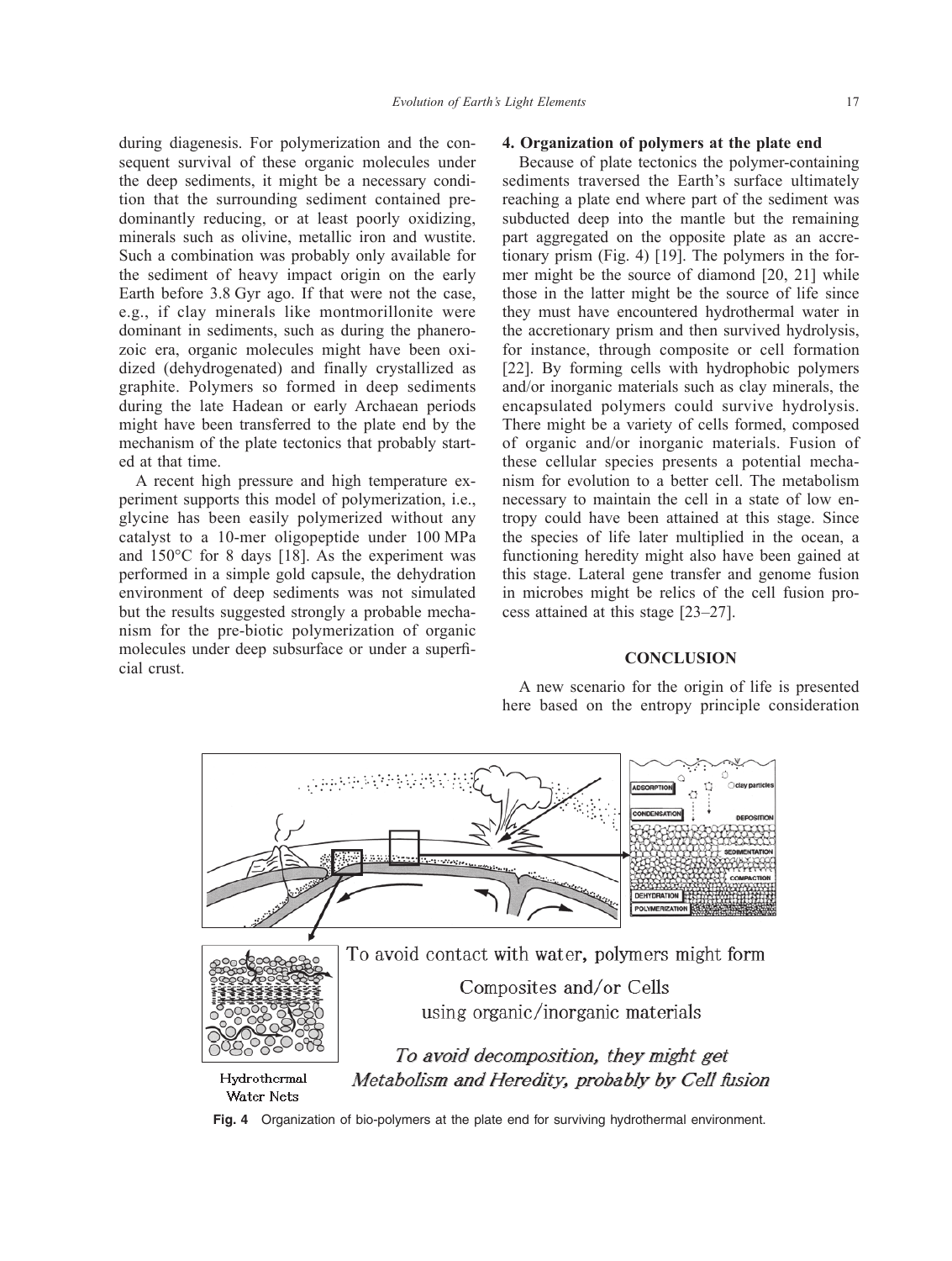

**Fig. 5** The universal phylogenetic tree of the Earth's light elements. Roots show the relationship between pre-biotic evolution and the Earth's history. The "x" mark represents the extinction of a chemical species.

and the  $21<sup>st</sup>$  century view of the early Earth. Life could have originated under deep ground or under a superficial crust, probably later than 3.8 Gyr ago, then radiated adaptively into sea water. The origin of life is an integral part of the Earth's history.

The scenario is illustrated in a universal phylogenetic tree with roots (Fig. 5). The roots show the processes of pre-biotic evolution. Bonding, connecting, composite formation and fusion were the principles for formation of lower entropy structures and for survival of environmental variations. An infinite number of organic molecules, polymers, composites and cells might have become extinct prior to the initiation of life. Chemical extinctions are indicated in the figure with "x" (Fig. 5). After life appeared mechanisms of heredity formed the next generation of lower entropy materials. Through pre-biotic and biotic evolution the Earth's light elements have been ordered into larger and more complex bodies as well as their societies. This is the requirement of the thermodynamic principle and will be continued in perpetuity into the future.

This scenario may resolve some of the inconsistencies between the widely accepted pre-biotic evolution and the environmental conditions of the early Earth, e.g., appearance of bio-molecules in a non-reducing atmosphere, their dehydration polymerization in the ocean and lack of the required phosphate in the ocean. It is an a priori assumption and there is no proof that life originated in the early ocean. Although the recent genome informatics proposed a phylogenetic tree having "the ring of life" as the source of all genomes, this ring may be resolved into many roots and branches as in Fig. 5, when the entropy principle and the history of the entire Earth are taken into consideration [26].

#### **ACKNOWLEDGMENTS**

The author thanks Dr. T. Sekine (NIMS), Prof. T. Kakegawa, Mr. S. Ohara and Mr. Y. Furukawa (Tohoku University) for their cooperation in related studies. This work was supported by JSPS grant No. 19654083.

#### **REFFERENCES**

1. Schrödinger, E., 1943. What is life? The Physical Aspect of